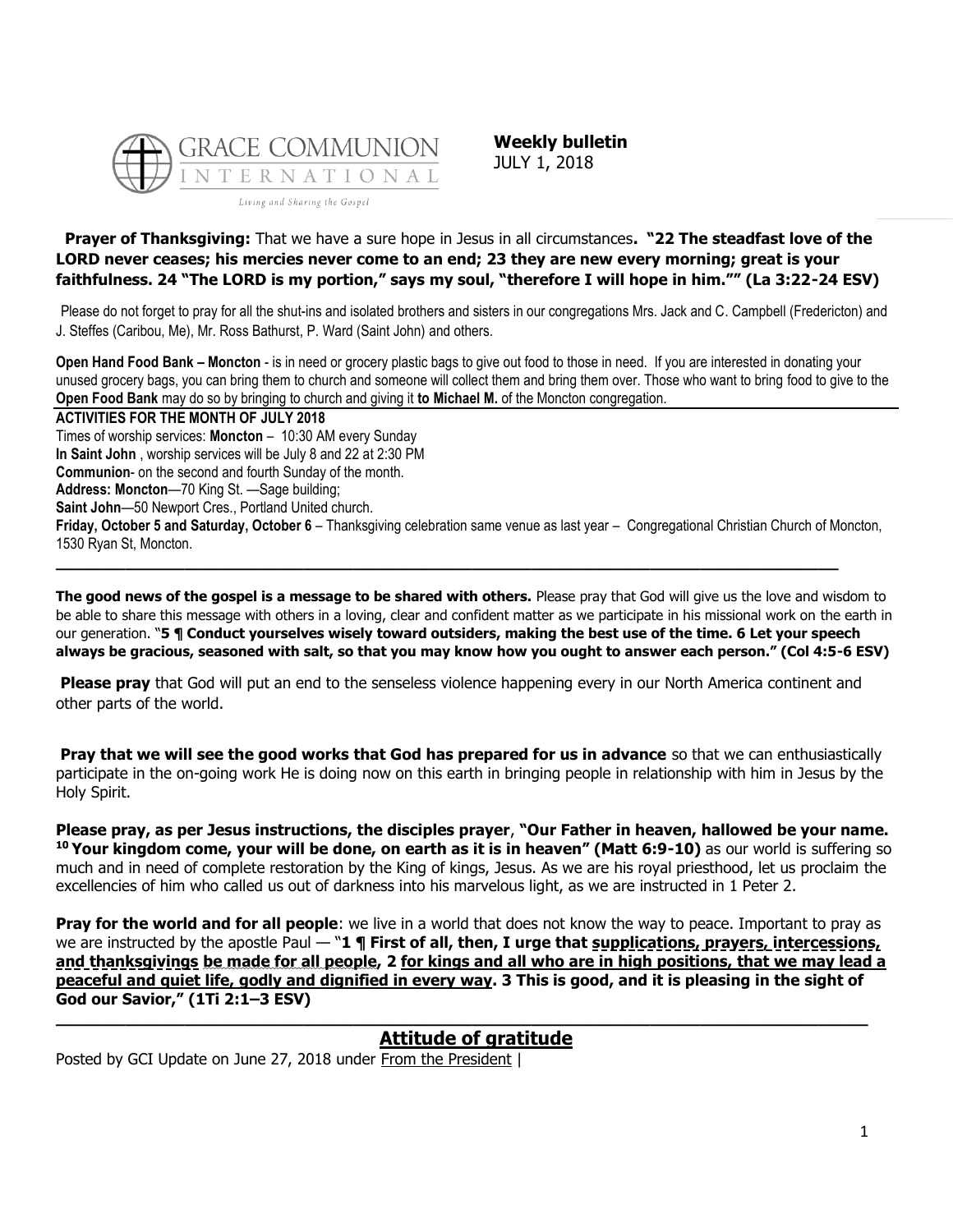



#### Dear Brothers and Sisters,

The quote shown above, though funny, is all too true! I have a copy of it on my desk and often chuckle when reading it. It reminds me of the stupid things we humans sometimes do. A case in point is seen in the picture at right. Where is this guy's eye and ear protection? He apparently never read the instruction manual!

Reading (and heeding) instructions can save lots of self-inflicted pain and heartache in life. Consider these instructions from the apostle Paul in his letter to the church in Thessalonica:

#### **Rejoice always, pray without ceasing, give thanks in all circumstances; for this is the will of God in Christ Jesus for you.** [\(1 Thess. 5:16-18, ESV\)](https://biblia.com/bible/esv/1%20Thess.%205.16-18)

Practicing what he preached, Paul maintained an "attitude of gratitude." At all times and in all circumstances, he remembered that God was always with him and for him, and so he gave thanks.

When I typed the phrase "attitude of gratitude" into a search engine, millions of results popped up. I read several of the linked articles—some sharing stories and others quoting Bible verses. Some noted the physical benefits of cultivating such an attitude. One put it this way:

Over the past decade, numerous scientific studies have documented a wide range of benefits that come with gratitude. These are available to anyone who practices being grateful, even in the midst of adversity, such as elderly people confronting death, those with cancer, people with chronic illness or chronic pain, and those in recovery from addiction. Research-based reasons for practicing gratitude include:

- Gratitude facilitates contentment. Practicing gratitude is one of the most reliable methods for increasing contentment and life satisfaction. It also improves mood by enhancing feelings of optimism, joy, pleasure, enthusiasm, and other positive emotions…. Gratitude also reduces anxiety and depression.
- Gratitude promotes physical health. Studies suggest gratitude helps to lower blood pressure, strengthen the immune system, reduce symptoms of illness, and make us less bothered by aches and pains.
- Gratitude enhances sleep. Grateful people tend to get more sleep each night, spend less time awake before falling asleep, and feel more rested upon awakening. If you want to sleep more soundly, instead of counting sheep count your blessings.
- Gratitude strengthens relationships. It makes us feel closer and more connected to friends and intimate partners. When partners feel and express gratitude for each other, they each become more satisfied with their relationship.
- Gratitude encourages *paying it forward*. Grateful people are generally more helpful, generous of spirit, and compassionate. These qualities often spill over onto others. (Dan Mager, Psychology Today, November 2014)



For Christians, an attitude of gratitude flows from rejoicing in the Lord—praising him for his goodness, love, faithfulness, mercy and grace. Since our Triune God oversees all things and works all things together for our good, we can give him thanks, no matter our circumstances. This grateful mindset helps us see more clearly how God is working in our lives. As noted by James, the half-brother of Jesus, the closer we draw to God, the closer he draws us in [\(James 4:8](https://biblia.com/bible/niv/James%204.8)). As King David noted while thanking God, "You make known to me the path of life; in your presence there is fullness of joy…" ([Ps.16:11 ESV\)](https://biblia.com/bible/esv/Ps.16.11).

Being thankful to God in times of trouble and hardship involves humbly surrendering to him—acknowledging that we need him, remembering the words of our Lord and Savior, Jesus Christ:

#### **Whoever wants to be my disciple must deny themselves and take up their cross and follow me. For whoever wants to save their life will lose it, but whoever loses their life for me and for the gospel will save it. [\(Mark 8:34-35\)](https://biblia.com/bible/niv/Mark%208.34-35)**

As Paul noted in his first letter to the church in Corinth, part of following Jesus involves a willingness to "die daily" [\(1 Cor. 15:31, KJV\)](https://biblia.com/bible/kjv1900/1%20Cor.%2015.31). We do that by following him in close communication—listening to his Word, responding to him in prayer and in other forms of worship. Then when we encounter difficult or troubling situations, we know that whatever suffering is involved, we can trust him to draw our burdens up into his sufferings on our behalf at the cross. He then redeems our sufferings, leading us to share, by the Spirit, in the new life of his resurrection. Throughout this process of redemption and transformation, we experience an attitude of gratitude, for the Spirit reminds us of our Savior's invitation: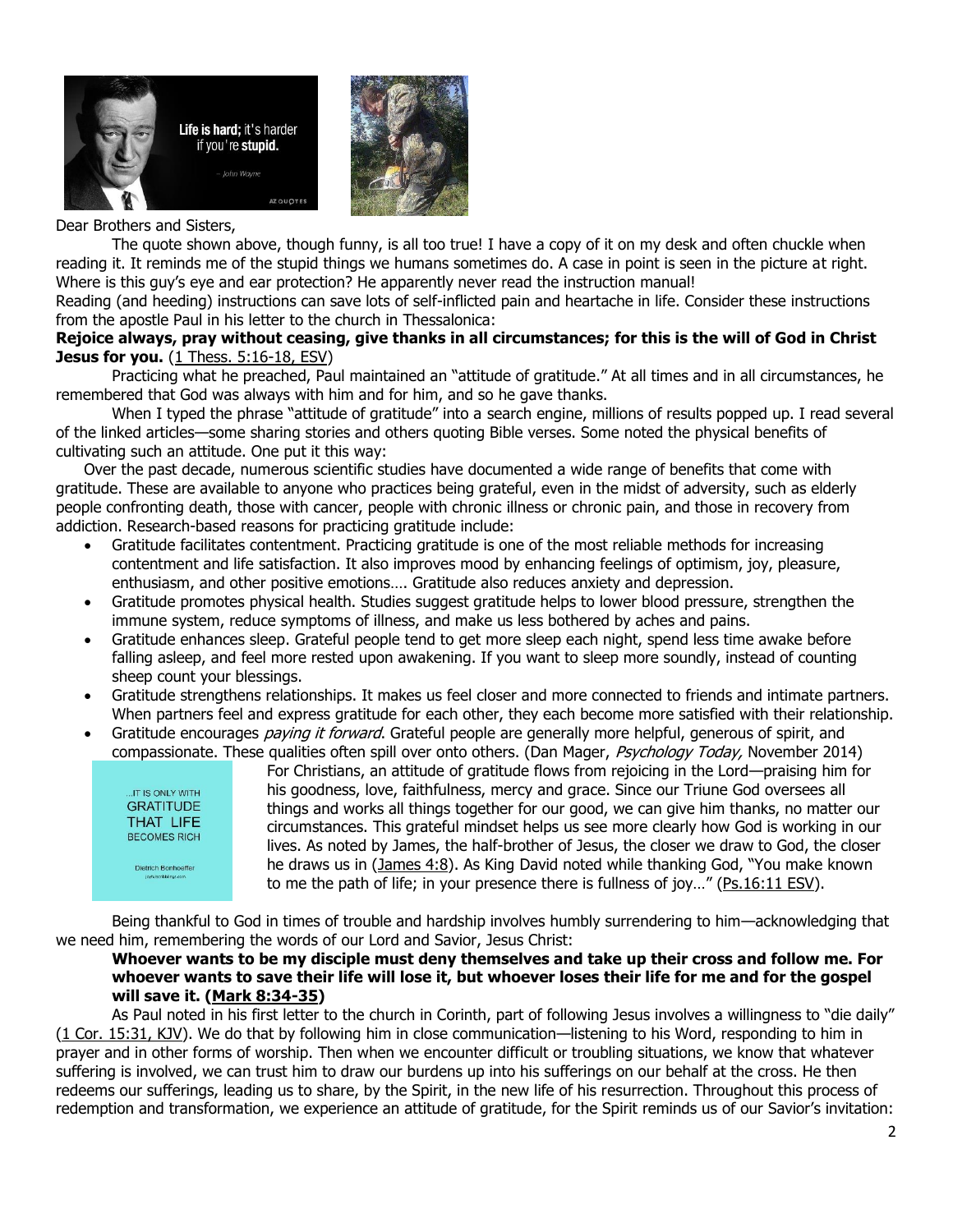#### **Come to me, all who labor and are heavy laden, and I will give you rest. Take my yoke upon you, and learn from me, for I am gentle and lowly in heart, and you will find rest for your souls. For my yoke is easy, and my burden is light. [\(Matt. 11:28-30, ESV\)](https://biblia.com/bible/esv/Matt.%2011.28-30)**

The more closely we follow Jesus, surrendering to him and trusting him, the more grateful we become as he takes our burdens upon himself and gives us his peace—his rest—even in the midst of life's storms. This brings forth in us a life-giving "attitude of gratitude."

Thankful for Christ and the rest he provides,

Joseph Tkach, GCI President

PS: Due to the publishing of GCI Equipper on July 11, and the July 4 (Independence Day) holiday in the U.S., the next issue of GCI Update will be published on July 18. I'm grateful to God for the freedoms we enjoy in the United States. I pray that our citizens will not take them for granted.

*(Excerpt from We Believe – GCI - You are encourage to read and study it all. I believe you will find it a great blessing. [https://resources.gci.org/we-believe\)](https://resources.gci.org/we-believe)*

## **15.9 What is the Christian life like for us now?**

In the time period between Jesus' first and second advents, the Christian life is one of growth, of transformation from one degree of glory to another. We are like clay vessels with the glory of Christ shining through. This means that, to some degree, we will experience dying with Christ and suffering with him. It will also involve being renewed and restored in faith, hope and love. We will not live ideal lives. We will experience grief and sorrow. We will experience some opposition, challenges and possibly even persecution. We will need to repent. We will never reach a plateau of coasting along. It will always involve being deliberate, striving and being renewed. By the power of the Holy Spirit, we are in a transitional time of growing up ("becoming") in Christ, and being continually renewed in Christ. (Rom 8:29; 12:2; 2Cor 3:18; Eph 1:18; 3:19; 4:13; Col 2:10; 3:10) "For those whom he foreknew he also predestined to be conformed to the image of his Son, in order that he might be the firstborn among many brothers." (Ro 8:29 ESV)

"Do not be conformed to this world, but be transformed by the renewal of your mind, that by testing you may discern what is the will of God, what is good and acceptable and perfect." (Ro 12:2 ESV)

"And we all, with unveiled face, beholding the glory of the Lord, are being transformed into the same image from one degree of glory to another. For this comes from the Lord who is the Spirit." (2Co 3:18 ESV)

"having the eyes of your hearts enlightened, that you may know what is the hope to which he has called you, what are the riches of his glorious inheritance in the saints," (Eph 1:18 ESV)

"and to know the love of Christ that surpasses knowledge, that you may be filled with all the fullness of God." (Eph 3:19 ESV)

"until we all attain to the unity of the faith and of the knowledge of the Son of God, to mature manhood, to the measure of the stature of the fullness of Christ," (Eph 4:13 ESV)

"and you have been filled in him, who is the head of all rule and authority." (Col 2:10 ESV)

"and have put on the new self, which is being renewed in knowledge after the image of its creator." (Col 3:10 ESV)

#### **15.10 Can we measure or exactly mark our progress in the Christian life?**

No. Nor is there a need to do so. The Christian life involves a turning away from all that blocks or leads us away from receiving daily God's transforming and healing grace—turning towards him in renewed faith, hope and love. This is true for all no matter how far along a person is in their journey with Jesus. It's always a matter of turning and facing in the right direction—towards Christ and his high calling to walk towards him and with him. (1Thess 1:3; 5:8; Phil 2:12)

"remembering before our God and Father your work of faith and labor of love and steadfastness of hope in our Lord Jesus Christ." (1Th 1:3 ESV)